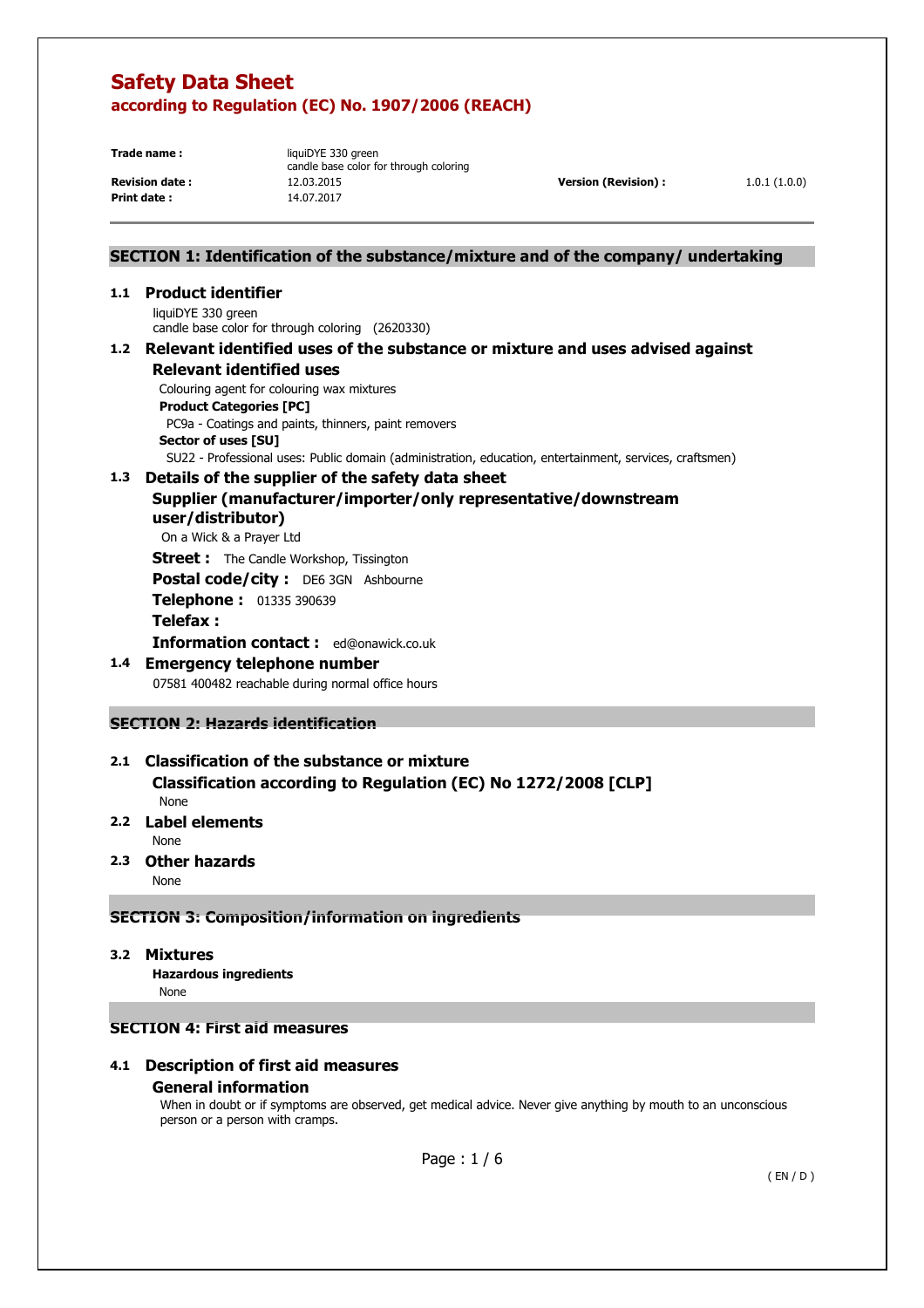**Print date :** 14.07.2017

**Trade name:** liquiDYE 330 green candle base color for through coloring **Revision date :** 12.03.2015 **Version (Revision) :** 1.0.1 (1.0.0)

# **Following inhalation**

Remove casualty to fresh air and keep warm and at rest. If breathing is irregular or stopped, administer artificial respiration.

# **In case of skin contact**

After contact with skin, wash immediately with plenty of water and soap.

### **After eye contact**

In case of contact with eyes flush immediately with plenty of flowing water for 10 to 15 minutes holding eyelids apart and consult an ophthalmologist.

### **After ingestion**

Call a physician immediately. Keep at rest. Do NOT induce vomiting.

### **4.2 Most important symptoms and effects, both acute and delayed**  No information available.

**4.3 Indication of any immediate medical attention and special treatment needed**  None

### **SECTION 5: Firefighting measures**

# **5.1 Extinguishing media**

### **Suitable extinguishing media**

alcohol resistant foam , Extinguishing powder , Carbon dioxide (CO2) , Sand

# **Unsuitable extinguishing media**

High power water jet

### **5.2 Special hazards arising from the substance or mixture**

# **Hazardous combustion products**

Nitrogen oxides (NOx) , Carbon monoxide

### **5.3 Advice for firefighters Special protective equipment for firefighters**

Wear a self-contained breathing apparatus and chemical protective clothing.

### **5.4 Additional information**

Collect contaminated fire extinguishing water separately. Do not allow entering drains or surface water. Use water spray jet to protect personnel and to cool endangered containers.

# **SECTION 6: Accidental release measures**

# **6.1 Personal precautions, protective equipment and emergency procedures For non-emergency personnel**

Provide adequate ventilation. Remove victim out of the danger area. Use personal protection equipment.

### **For emergency responders**

See protective measures under point 7 and 8.

# **6.2 Environmental precautions**

Do not allow to enter into surface water or drains. In case of gas escape or of entry into waterways, soil or drains, inform the responsible authorities.

### **6.3 Methods and material for containment and cleaning up**

Absorb with liquid-binding material (e.g. sand, diatomaceous earth, acid- or universal binding agents). Collect in closed and suitable containers for disposal. Clear contaminated areas thoroughly.

### **6.4 Reference to other sections**  Disposal: see section 13

Page : 2 / 6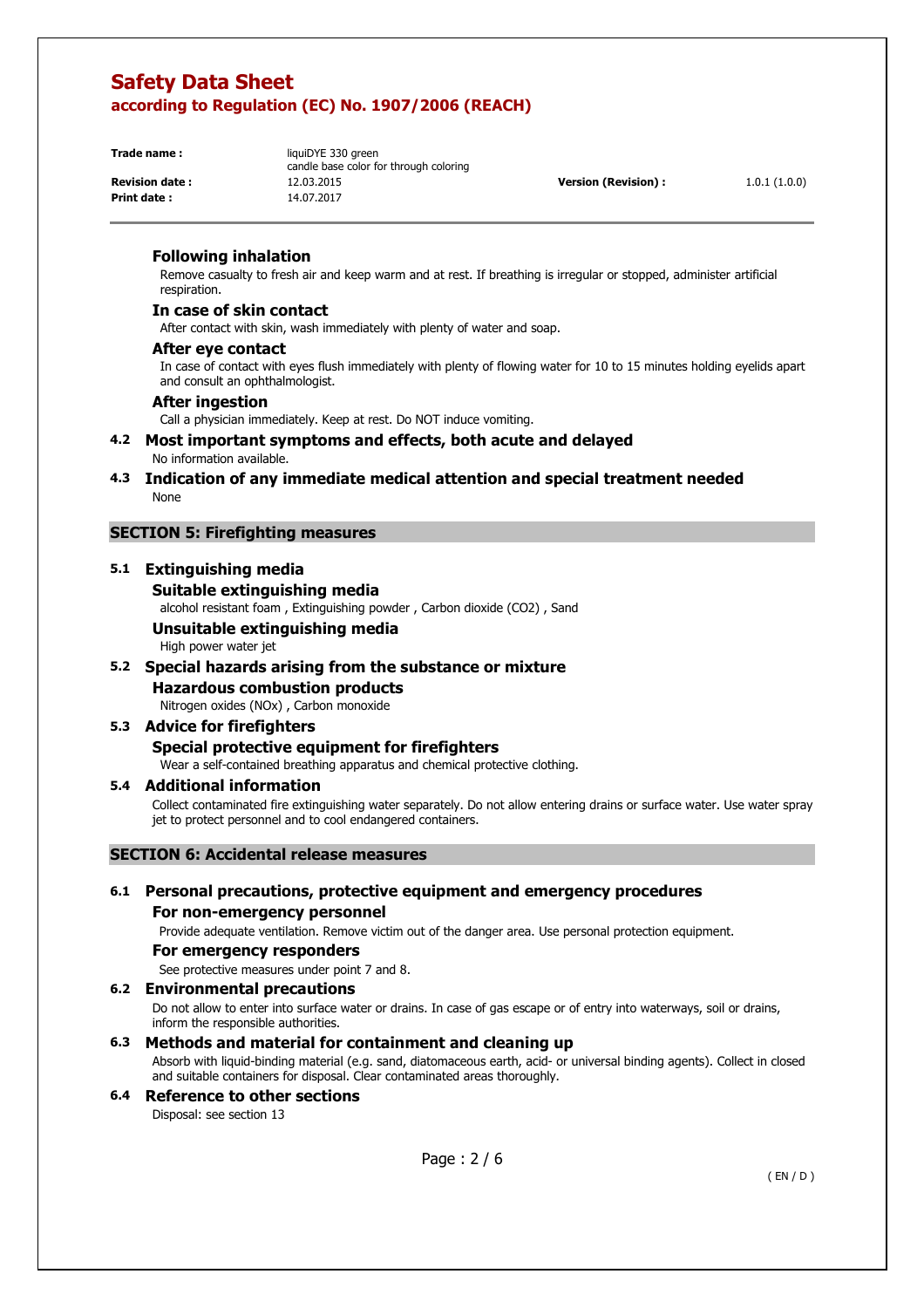**Print date :** 14.07.2017

**Trade name:** liquiDYE 330 green candle base color for through coloring **Revision date :** 12.03.2015 **Version (Revision) :** 1.0.1 (1.0.0)

# **SECTION 7: Handling and storage**



# **7.1 Precautions for safe handling**

### **Protective measures**

Use extractor hood (laboratory). All work processes must always be designed so that the following is excluded: Inhalation of vapours or spray/mists generation/formation of aerosols Skin contact Eye contact

### **Measures to prevent fire**

Take precautionary measures against static discharges.

### **Advices on general occupational hygiene**

Use protective skin cream before handling the product. Remove contaminated, saturated clothing immediately. Wash hands and face before breaks and after work and take a shower if necessary.

### **7.2 Conditions for safe storage, including any incompatibilities**

Store in a place accessible by authorized persons only. Floors should be impervious, resistant to liquids and easy to clean. Keep container tightly closed. Ensure adequate ventilation of the storage area. Keep/Store only in original container.

### **Hints on joint storage**

**Storage class : 10 Storage class (TRGS 510) :** 10 **Keep away from**  Heat. Oxidising agent

### **Further information on storage conditions**

Keep away from heat.

**Recommended storage temperature :** at 20°C.

### **7.3 Specific end use(s)**  Colouring agent for colouring wax mixtures

**SECTION 8: Exposure controls/personal protection** 

# **8.1 Control parameters**

None

# **8.2 Exposure controls**

### **Appropriate engineering controls**

Technical measures and the application of suitable work processes have priority over personal protection equipment. See section 7. No additional measures necessary.

### **Personal protection equipment**



### **Eye/face protection**

Eye glasses with side protection **Required properties**  liquid-tight.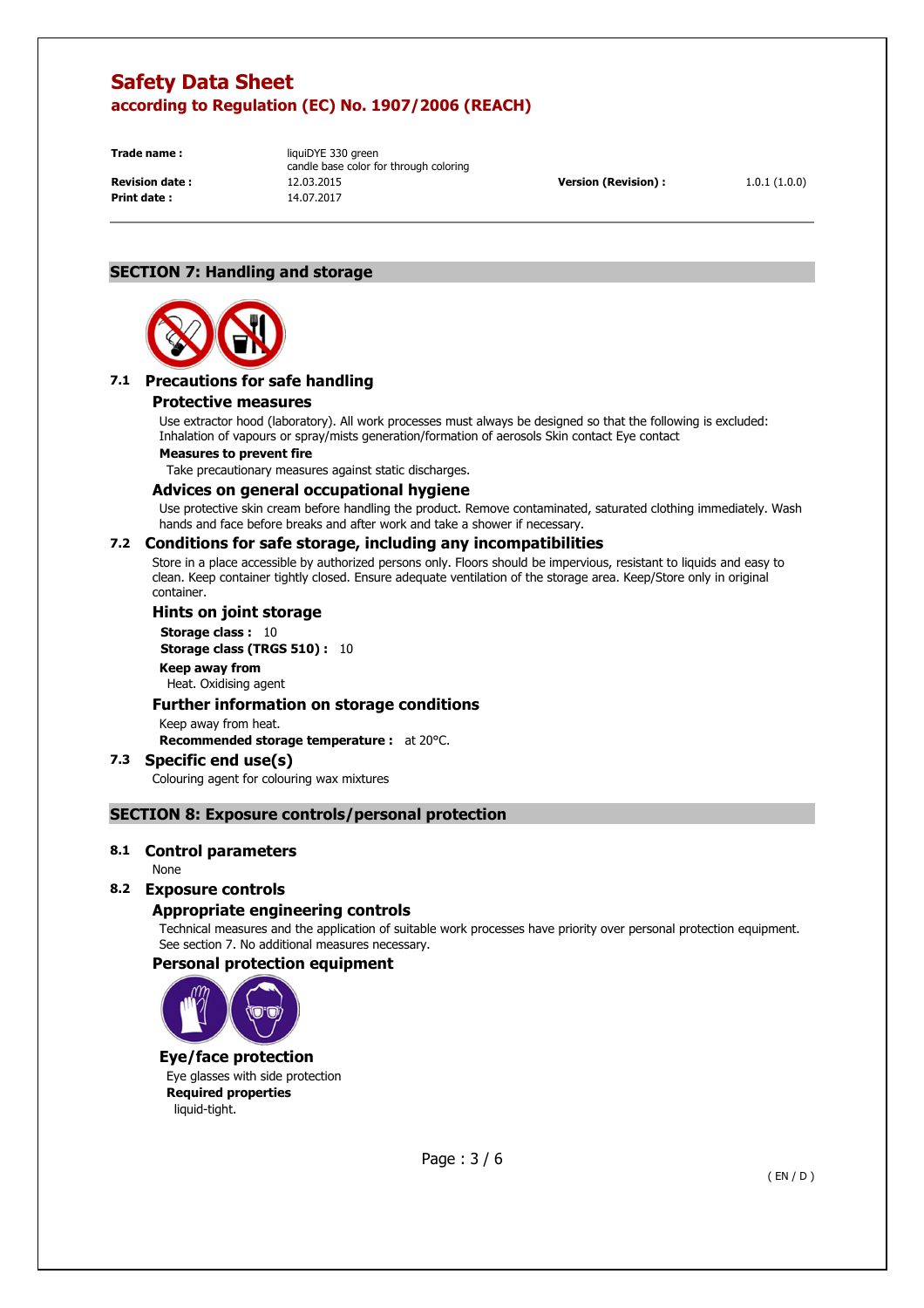**Print date :** 14.07.2017

**Trade name:** liquiDYE 330 green candle base color for through coloring **Revision date :** 12.03.2015 **Version (Revision) :** 1.0.1 (1.0.0)

## **Skin protection**

### **Hand protection**

NR (natural rubber, natural latex) , Butyl caoutchouc (butyl rubber) . For special purposes, it is recommended to check the resistance to chemicals of the protective gloves mentioned above together with the supplier of these gloves.

**Recommended glove articles** : DIN EN 374

#### **Body protection**

Only wear fitting, comfortable and clean protective clothing.

### **Respiratory protection**

No special measures are necessary.

### **Occupational exposure controls**

Do not allow to enter into surface water or drains.

### **SECTION 9: Physical and chemical properties**

## **9.1 Information on basic physical and chemical properties**

# **Safety relevant basis data**

| Initial boiling point and boiling<br>range: | $1013$ hPa) | approx. | 210  | ۰c                |                   |
|---------------------------------------------|-------------|---------|------|-------------------|-------------------|
| Flash point:                                |             | approx. | 88   | °C                | <b>Brookfield</b> |
| Vapour pressure :                           | $50 °C$ )   | <       | 100  | hPa               |                   |
| <b>Density:</b>                             | (20 °C)     |         |      | q/cm <sup>3</sup> |                   |
| <b>Solvent separation test:</b>             | $20 °C$ )   | ≺       | 3    | $\frac{0}{0}$     |                   |
| Flow time:                                  | $20 °C$ )   | approx. | 81   | <b>S</b>          | DIN-cup 4 mm      |
| Viscosity :                                 | (20 °C )    | approx. | 1400 | mPa.s             |                   |
| .                                           |             |         |      |                   |                   |

# **9.2 Other information**

None

# **SECTION 10: Stability and reactivity**

### **10.1 Reactivity**

This material is considered to be non-reactive under normal use conditions.

### **10.2 Chemical stability**

The product is chemically stable under recommended conditions of storage, use and temperature.

# **10.3 Possibility of hazardous reactions**

No known hazardous reactions.

- **10.4 Conditions to avoid**  Keep away from heat.
- **10.5 Incompatible materials**  Keep away from: Hydrogen peroxide , Oxidising agent.

# **10.6 Hazardous decomposition products**

No known hazardous decomposition products.

### **SECTION 11: Toxicological information**

### **11.1 Information on toxicological effects**  No information available.

### **SECTION 12: Ecological information**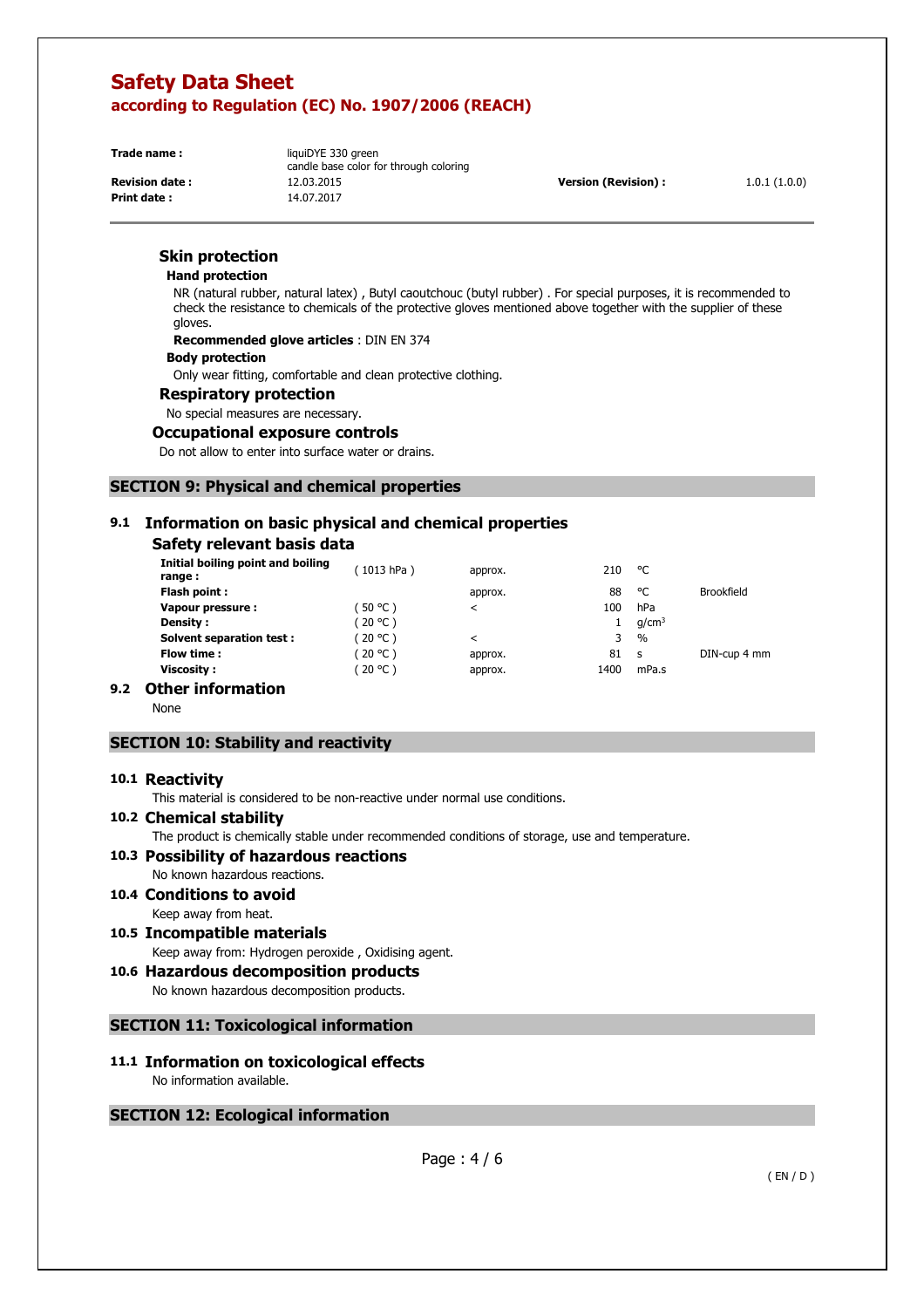**Print date :** 14.07.2017

**Trade name:** liquiDYE 330 green candle base color for through coloring **Revision date :** 12.03.2015 **Version (Revision) :** 1.0.1 (1.0.0)

## **12.1 Toxicity**

No information available.

**12.2 Persistence and degradability**  No information available.

**12.3 Bioaccumulative potential** 

Based on the n-octanol/water partition coefficient accumulation in organisms is not expected.

**12.4 Mobility in soil** 

No information available.

# **12.5 Results of PBT and vPvB assessment**

The substances in the mixture do not meet the PBT/vPvB criteria according to REACH, annex XIII.

**12.6 Other adverse effects**  No information available.

# **12.7 Additional ecotoxicological information**

Discharge into the environment must be avoided.

# **SECTION 13: Disposal considerations**

## **13.1 Waste treatment methods**

## **Product/Packaging disposal**

Contaminated packages must be completely emptied and can be re-used following proper cleaning. Handle contaminated packages in the same way as the substance itself. Waste disposal according to directive 2008/98/EC, covering waste and dangerous waste.

# **SECTION 14: Transport information**

### **14.1 UN number**

No dangerous good in sense of these transport regulations.

# **14.2 UN proper shipping name**

No dangerous good in sense of these transport regulations.

### **14.3 Transport hazard class(es)**

No dangerous good in sense of these transport regulations.

### **14.4 Packing group**

No dangerous good in sense of these transport regulations.

- **14.5 Environmental hazards**  No dangerous good in sense of these transport regulations.
- **14.6 Special precautions for user**

None

# **SECTION 15: Regulatory information**

# **15.1 Safety, health and environmental regulations/legislation specific for the substance or mixture**

**National regulations Water hazard class (WGK)** 

Class : 1 (Slightly hazardous to water) Classification according to VwVwS

# **15.2 Chemical safety assessment**